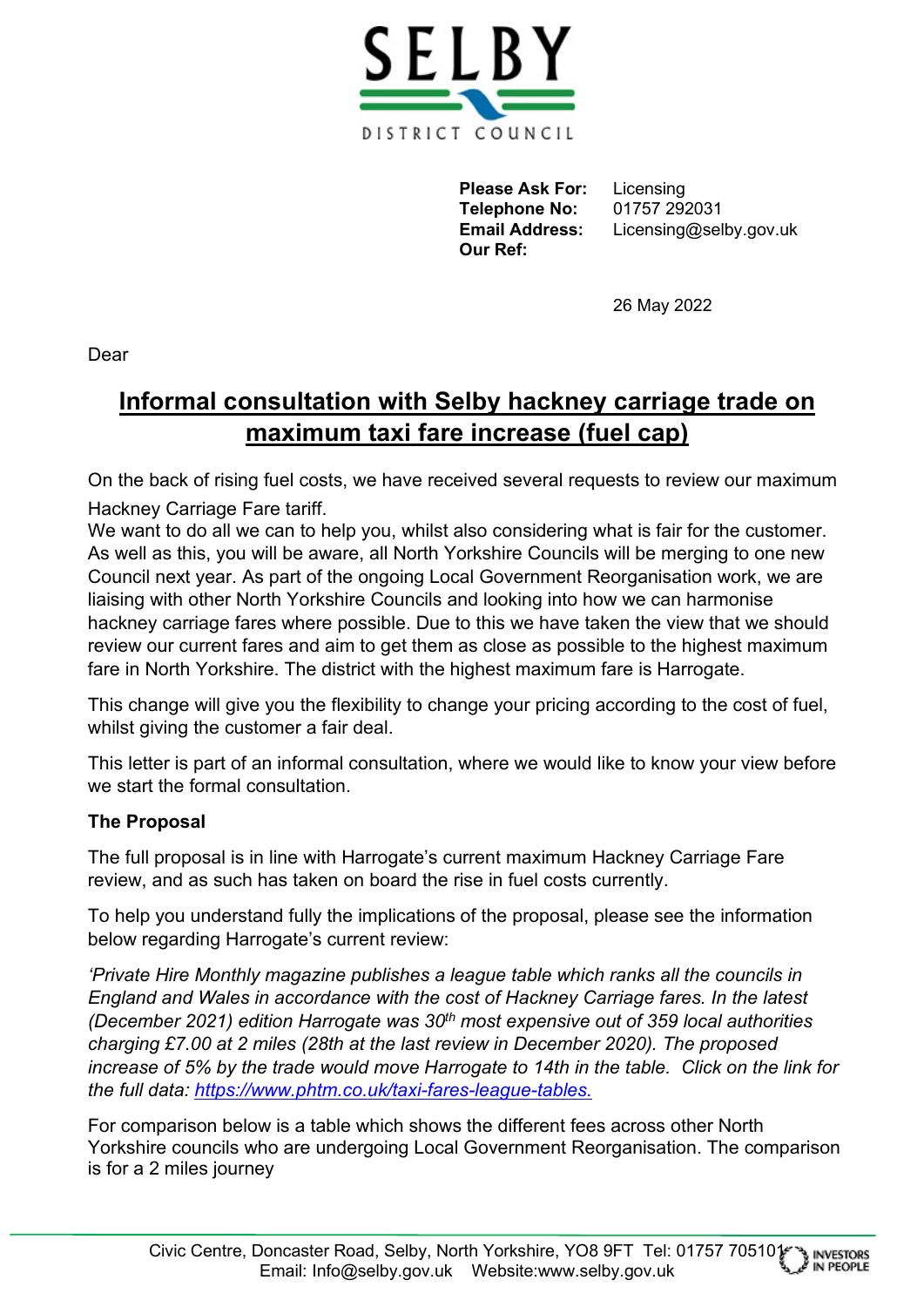| Harrogate BC            | £7.00 |
|-------------------------|-------|
| Scarborough BC          | £6.60 |
| Selby DC                | £6.06 |
| <b>Ryedale DC</b>       | £6.00 |
| <b>Richmondshire DC</b> | £5.60 |
| <b>Hambleton DC</b>     | £5.50 |
| Craven DC               | £5.30 |

Here is the full list of the proposed (fuel cap) maximum fare increase. You will note there the tariffs will change and there is an introduction of a maximum 'call out' summoning charge. Something Selby doesn't currently have.

| <b>Tariff 1 (Between 6am and midnight)</b>                                                                        |  |
|-------------------------------------------------------------------------------------------------------------------|--|
| Flag fall for the first 440 yds or part thereof                                                                   |  |
| Drop at 440 yds and every 167.62 yards or part thereof:                                                           |  |
| Waiting time for each period of 37.36 seconds or part thereof:                                                    |  |
|                                                                                                                   |  |
| Tariff 2 (Between midnight and 6am) + (Public holidays) *                                                         |  |
| Flag fall for the first 440 yds or part thereof                                                                   |  |
| Drop at 440 yds and every 167.62 yards or part thereof:                                                           |  |
| Waiting time for each period of 37.36 seconds or part thereof:                                                    |  |
| *All public holidays other than those listed in tariff 3 tariff 2 applies throughout<br>the 24 hour period.       |  |
|                                                                                                                   |  |
| Tariff 3 (Christmas and New Year) *                                                                               |  |
| Flag fall for the first 440 yds or part thereof:                                                                  |  |
| Drop at 440 yds and every 167.62 or part thereof:                                                                 |  |
| Waiting time for each period of 37.36 seconds or part thereof:                                                    |  |
| *From 18:00 hrs 24th December to 06:00 hrs 26th December and 18:00 hrs<br>31st December to 06:00 hrs 2nd January. |  |